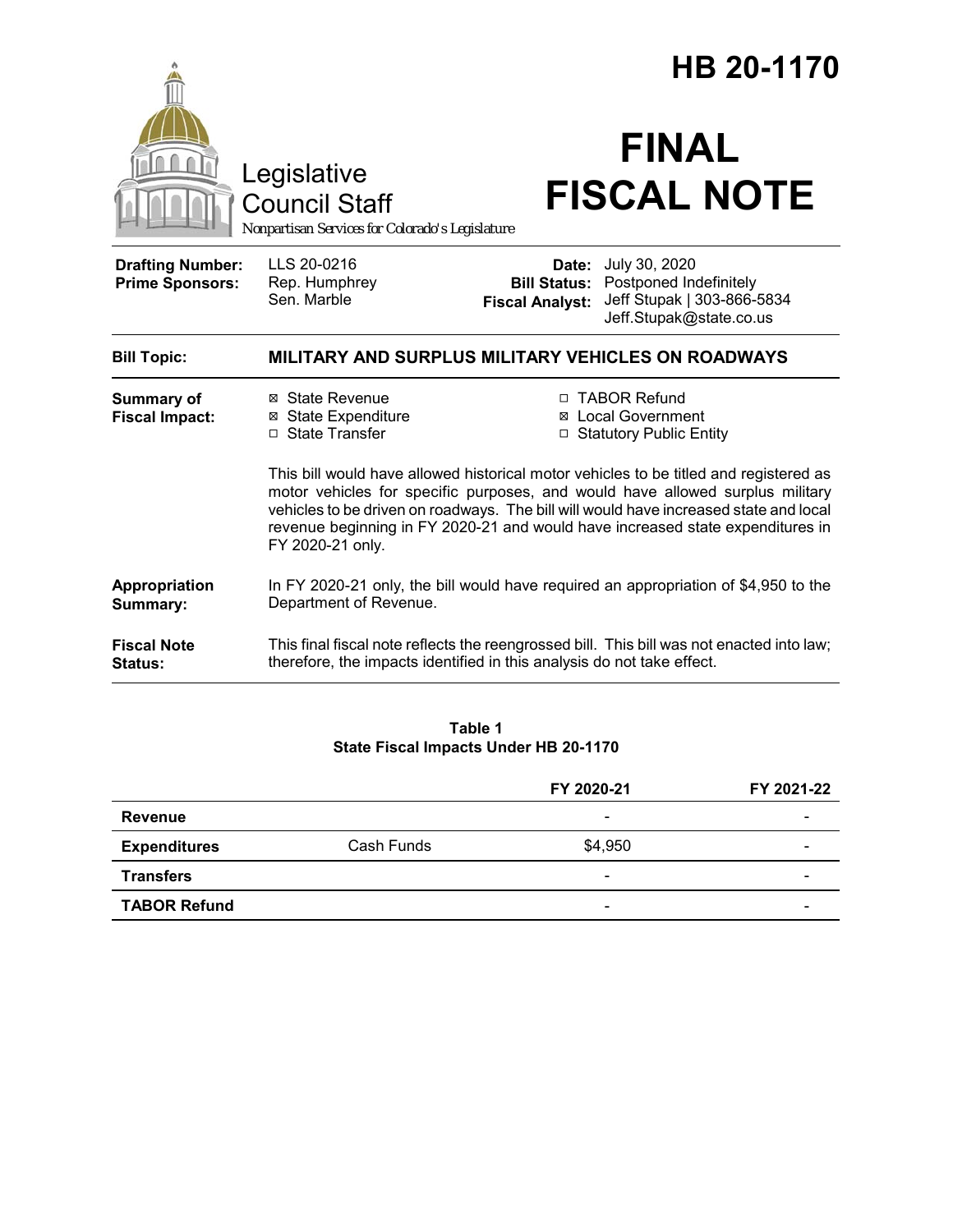July 30 2020

# Page 2 **HB 20-1170**

# **Summary of Legislation**

The bill allows a historical military vehicle to be driven on highways for the following purposes:

- to and from assemblies, conventions, or other meetings where historical military vehicles are the primary interest;
- for special occasions, such as demonstrations and parades;
- on occasions where the operation of the vehicle will not constitute a traffic hazard; and
- for tours held primarily for the exhibition and enjoyment of historical military vehicles.

Utilizing a historical military vehicle for purposes other than those described above is a class B traffic infraction, and the Department of Revenue may cancel a vehicle's registration for committing this infraction.

Individuals that utilize a historical military vehicle for purposes not described above A historical military vehicle may be titled and registered as a motor vehicle if the owner signs an affidavit stating that the vehicle will only be used for the purposes described above, and meets all other requirements for registration laid out in the bill. Additionally, historical military vehicles are exempt from most emissions testing requirements.

A historical military vehicle is defined as a vehicle that:

- is valued for its historical purposes;
- was manufactured for use by any nation's armed forces;
- is a model year of 1980 or earlier; and
- is maintained in a condition representing its military design and historically appropriate markings.

Additionally, the bill allows surplus military vehicles, defined as self-propelled vehicles purchased for nonmilitary use and built for the United States Armed Forces, to be driven on roadways.

#### **Background**

Under current law, a surplus military vehicle is considered an off-highway vehicle. Owners may request an Off-Highway Vehicle Colorado Certificate of Title, but the vehicle may not be registered for on-road use by the Department of Revenue.

There are currently 1,399 surplus military vehicles titled in Colorado; however, under current law, military vehicles are not required to be titled, so the exact number in Colorado is unknown.

## **Comparable Crime Analysis**

Legislative Council Staff is required to include certain information in the fiscal note for any bill that creates a new crime, changes the classification of an existing crime, or changes an element of an existing crime. This section outlines data on crimes comparable to the offense in this bill and discusses assumptions on future rates of criminal conviction for those offense.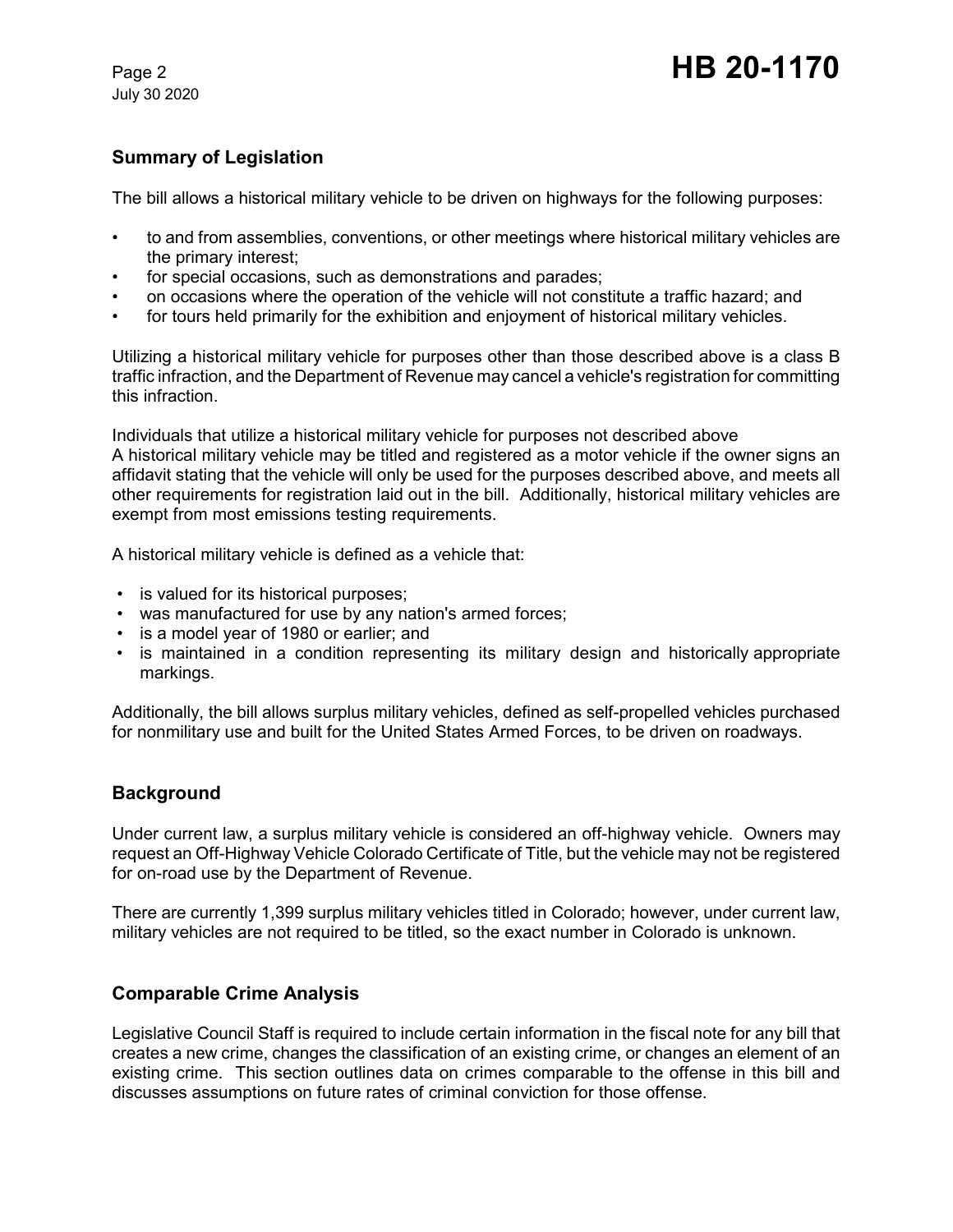July 30 2020

**Prior conviction data and assumptions.** This bill creates the new offense of unauthorized use of a registered historical military vehicle, a class B traffic infraction. To form an estimate on the prevalence of this new crime, the fiscal note analyzed the existing offense unauthorized use of a motor vehicle on a highway without registration as a comparable crime. From 2017 to 2019, 2,783 offenders have been sentenced and convicted for this existing offense. However, due to the relatively low number of vehicles subject to the crime, the fiscal note assumes that there will be minimal convictions for the new offense under the bill. Because the bill is not expected to have a tangible impact on criminal justice-related expenditures or revenue at the state or local levels, these potential impacts are not discussed further in this fiscal note.

Visit leg.colorado.gov/fiscalnotes for more information about criminal justice costs in fiscal notes.

#### **State Revenue**

The bill will increase state revenue by an indeterminate amount to various cash funds in the Department of Revenue beginning in FY 2020-21 as individuals apply for certificates of title and registrations for historical military vehicles. Cash funds include the Highway Users Tax Fund (HUTF), the Licensing Services Cash Fund, and the License Plate Cash Fund, among others. Of the standard HUTF revenue generated under this bill, 65 percent in credited to the State Highway Fund for expenditures by the Department of Transportation, 26 percent is credited to counties, and 9 percent is credited to municipalities.

## **State Expenditures**

In FY 2020-21 only, the bill increases state expenditures by \$4,950 from the DRIVES Vehicles Services Account in the Department of Revenue (DOR). One-time programming costs are required to update the DRIVES system to allow for the titling and registration of historical motor vehicles. Programming costs assume 22 hours at a rate of \$225 per hour.

#### **Local Government**

The bill increases HUTF revenue, of which 26 percent is distributed to counties and 9 percent is distributed to municipalities. There are also a number of fees paid when registering a vehicle that go directly to local governments, such as the clerk hire fee and the county road and bridge fee. Because registration fees are assessed in a unique way depending on vehicle characteristics, exact amounts have not been estimated.

## **Effective Date**

This bill was postponed indefinitely by the Senate Transportation and Energy Committee on May 26, 2020.